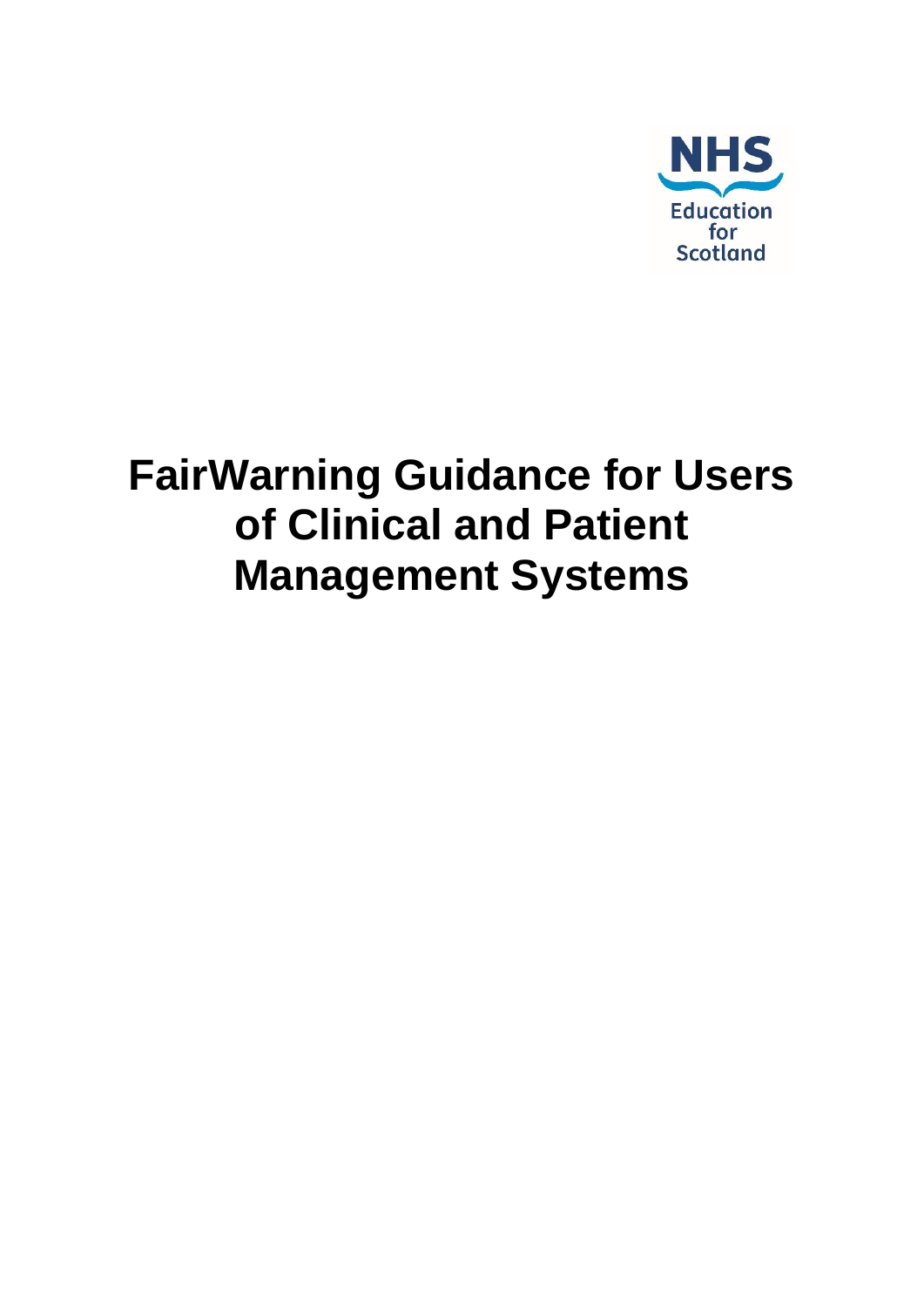#### **Document Control**

|                           | Date |
|---------------------------|------|
| Ratified                  |      |
| Reviewed                  |      |
| <b>Next Formal Review</b> |      |
| <b>Document Location</b>  |      |

#### **Authorisation Following this Review**

|                                          | Date |
|------------------------------------------|------|
| Ratified by Staff Governance Committee   |      |
| Placed/Replaced on the Intranet/Extranet |      |

## **This Version History**

|                                   | Date |
|-----------------------------------|------|
| Impact assessed                   |      |
| <b>Executive Team</b>             |      |
| <b>Staff Consultation</b>         |      |
| Partnership Forum                 |      |
| <b>Staff Governance Committee</b> |      |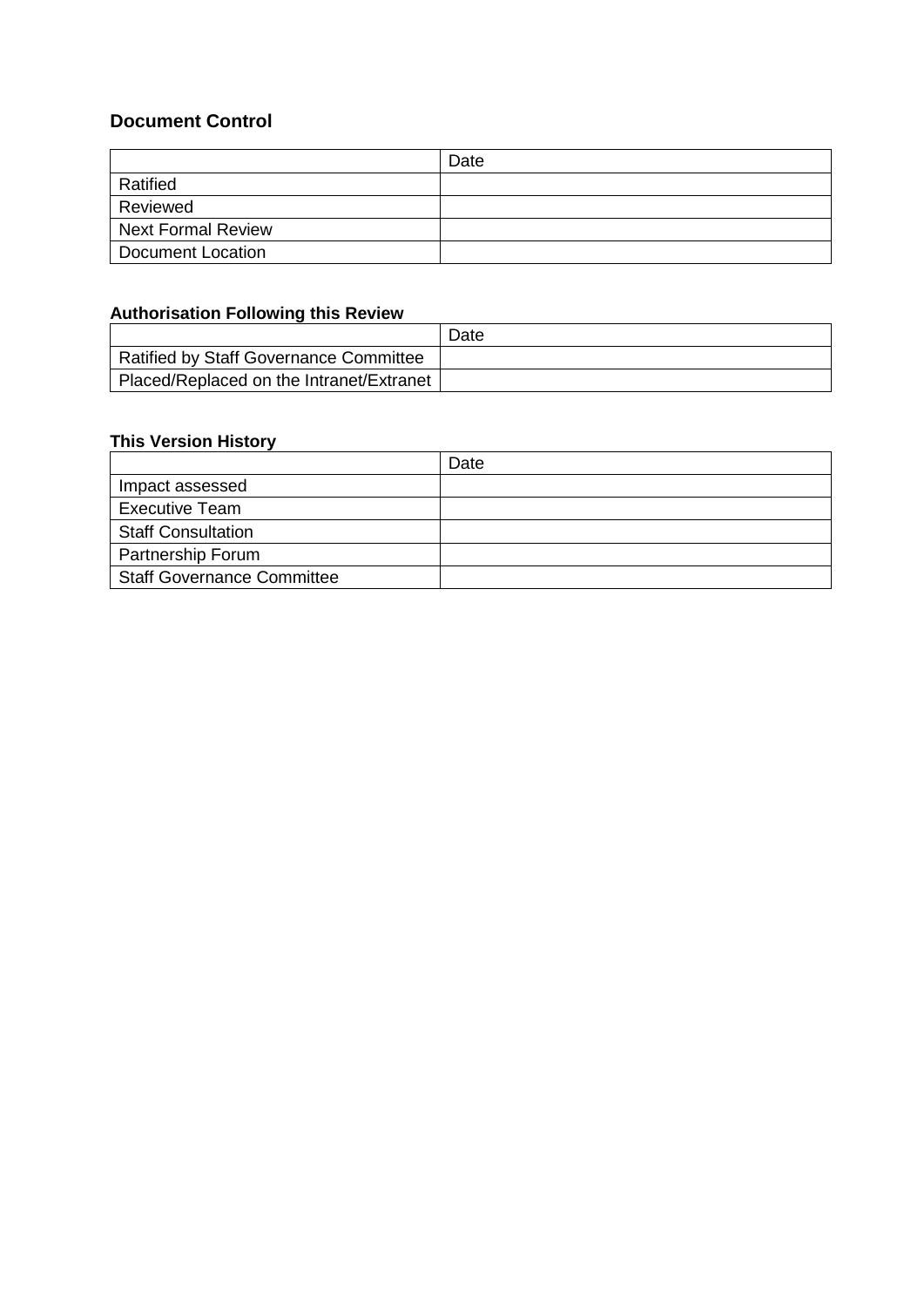### **Contents**

- 1.0 Introduction
- 2.0 Purpose
- 3.0 Scope
- 4.0 Definition of Terms
- 5.0 Roles & Responsibilities
- 6.0 Information Assurance
- 7.0 Confidentiality
- 8.0 FairWarning
- 9.0 Consequences of inappropriately accessing information
- 10.0 Related Documents
- 11.0 Appendix 1 Scenarios and Actions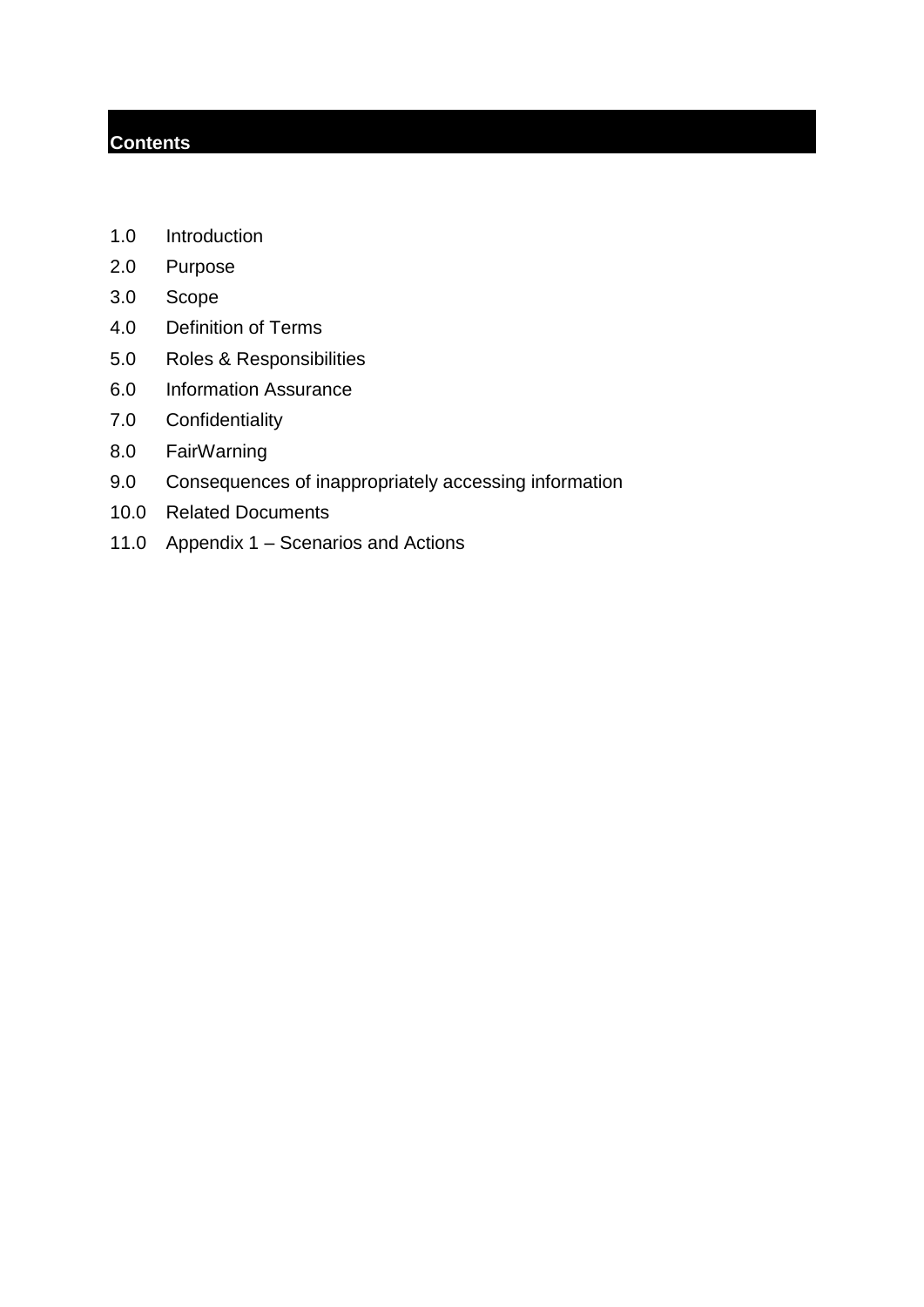#### **1.0 Introduction**

NHS Health Boards collect and uses considerable quantities of special categories of personal information for clinical, administrative, research and planning purposes, each of which contributes to the services patients receive.

We must respect the privacy of the individuals that this data relates to, but equally the information is of no value unless it is readily available to staff that need it in order to provide healthcare or other supporting services. When accessing personal information, we must strike the right balance between the need to access information and the need to keep it secure and confidential.

The security of patient information within health services has been given a high profile in recent years and the Information Commissioners Office (ICO) has the ability to fine organisation up to £17.5 million for serious breaches.

To assist health boards in continuing to keep patient information secure and confidential, the Scottish Government has provided all NHS Scotland Health Boards with Privacy Breach Detection Software. This software, FairWarning, can analyse activity on our clinical and patient management systems and report on instances where potentially, unauthorised access has occurred.

#### **2.0 Purpose**

The purpose of this guidance is to remind all users of clinical and patient management systems of their responsibility to keep personal data secure and confidential at all times and provide information on what constitutes unauthorised access.

#### **3.0 Scope**

This guidance covers all patient information held and processed by NHS Health Boards and GP Practices. It is applicable to all users of clinical and patient management systems.

#### **4.0 Definition of Terms**

#### **4.1 Information Commissioners Office (ICO)**

The ICO are the supervisory body and regulator with regards to the Data Protection Act 2018, EU General Data Protection Regulation (GDPR) and Freedom of Information in England.

#### **4.2 Personal Data**

The ICO define personal data as information relating to a natural person who:

• can be identified or who are identifiable, directly from the information in question; or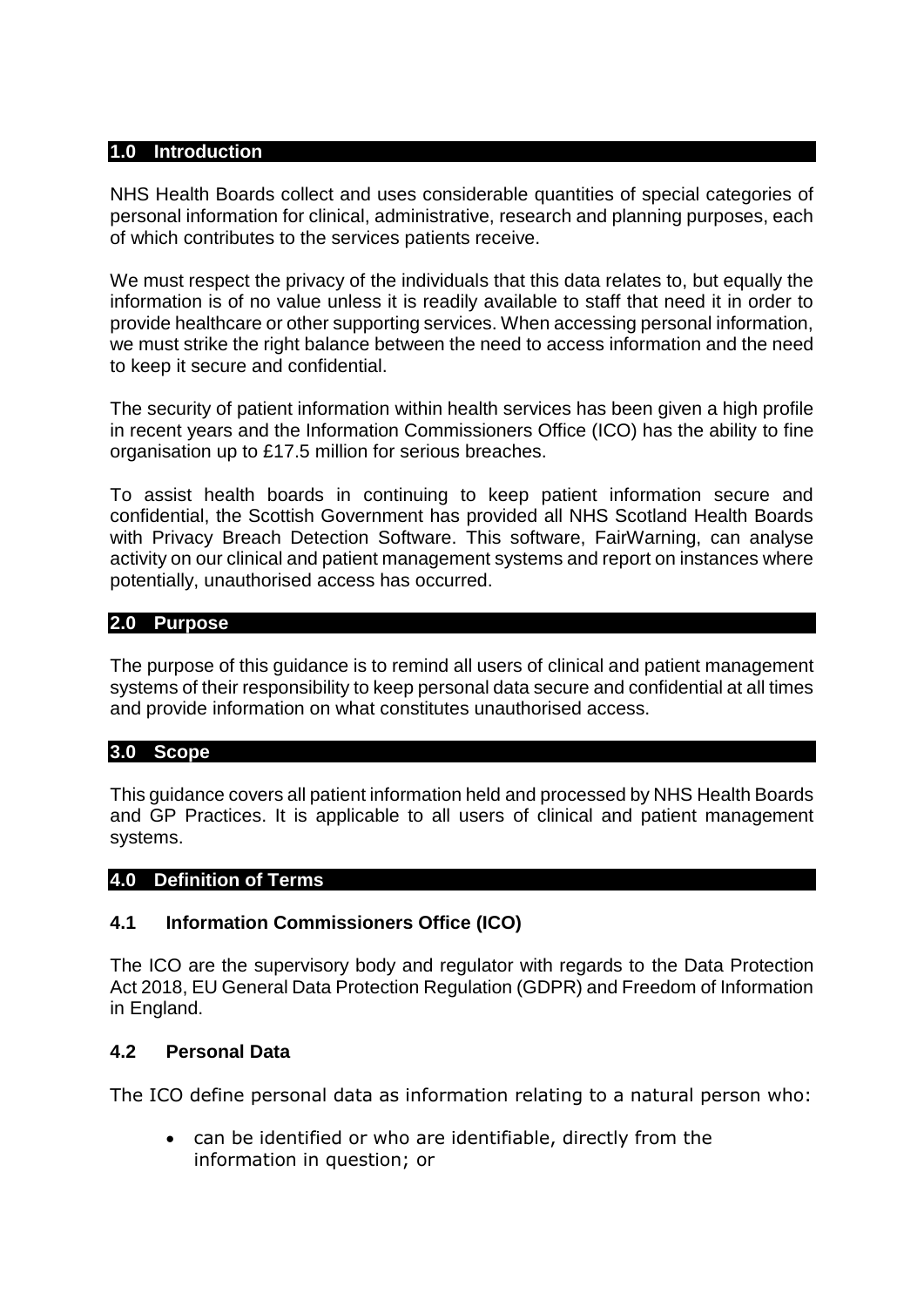• who can be indirectly identified from that information in combination with other information.

#### **4.3 Special Categories of Personal Data**

Special category data is personal data which data protection legislation says is more sensitive, and so needs more protection, for example, information about an individual's health, race, religion, sexual orientation or trade union membership.

#### **4.4 Unauthorised Access**

Examples of unauthorised access to patient information include:

- **Accessing the records of people of media interest:** unauthorised or unnecessary examination of the records of people in the public eye – for example, footballers or sports stars, politicians, criminals, media personalities or people who have featured in the press.
- **Accessing patient information where you do not have a legitimate reason for doing so:** This might include accessing the records of colleagues, friends, your children, other family members or neighbours. This access may be malicious and / or simple curiosity. It may even be at the request of the individual. All represent unauthorised access and constitute a breach which will be flagged by the FairWarning system.
- **Accessing your own record:** You must make a Subject Access Request under data protection legislation if you want to access your own information. If you need to check or change an appointment you should not access your record to do this.
- **Logging on as someone else:** Using the login of another member of staff, even in the course of treating a legitimate patient, may constitute a breach of the appropriate IT Policy and will be investigated accordingly.

#### **5.0 Roles & Responsibilities**

#### **5.1 Users of NHSScotland's Electronic Systems**

You must be aware of your responsibilities with regard to confidentiality and accessing personal information.

You must only access information that you need to know in order to carry out your legitimate administrative/clinical duties.

Never leave your computer logged on and unattended.

Never share your passwords.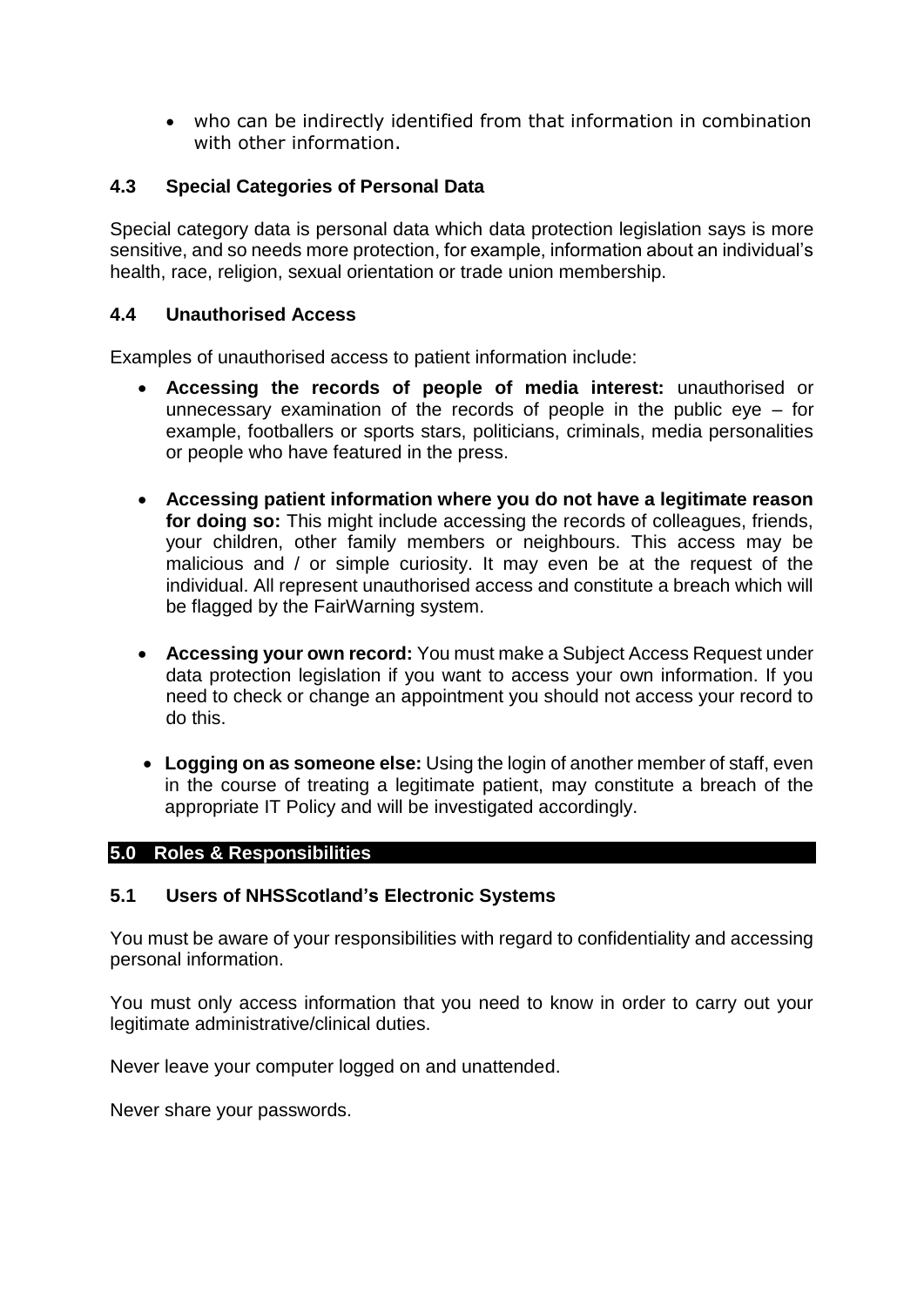#### **5.2 Responsibilities of those authorising access**

Ensure that users of clinical and patient management systems are only granted access to information which they need to know.

Ensure that access is revoked when it is no longer needed.

Ensure that users of clinical and patient management systems who change departments have their access to systems reviewed.

Ensure that where users of clinical and patient management systems have accessed information inappropriately that this is dealt with effectively.

#### **6.0 Information Assurance**

Information governance refers to the practice of handling information in a confidential and secure manner, following appropriate ethical and quality standards. Information governance standards are modelled around HORUS principles:

**H**olding information securely and confidentially **O**btaining information fairly and efficiently **R**ecording information accurately and reliably **U**sing information effectively and ethically **S**haring information appropriately and lawfully

Information governance is fundamental to the effective delivery of health care services particularly as we move towards the introduction of electronic personal health records.

#### **7.0 Confidentiality**

NHS Health Boards and GP Practices take confidentiality and data protection responsibilities very seriously. Patients entrust staff with, or allow staff to gather, special category data relating to their health and other matters as part of seeking their treatment. They do so in confidence and have a legitimate expectation that we will respect their privacy and act appropriately.

Confidentiality is about ensuring that only relevant patient or service user information is accessed or shared with those who have a need to know, when it is appropriate to know.

All NHS staff are subject to a common law duty of confidentiality and must abide by this. As a general principle, this duty of confidentiality arises when a person receives information in circumstances where he/she knows or can be taken to know, that the information is to be treated as confidential – this includes demographic [relating to patient name, date of birth, address etc] and administrative data as well as clinical data.

Confidentiality is a legal obligation and is a requirement established within professional codes of conduct. All NHS employment contracts contain a specific clause relating to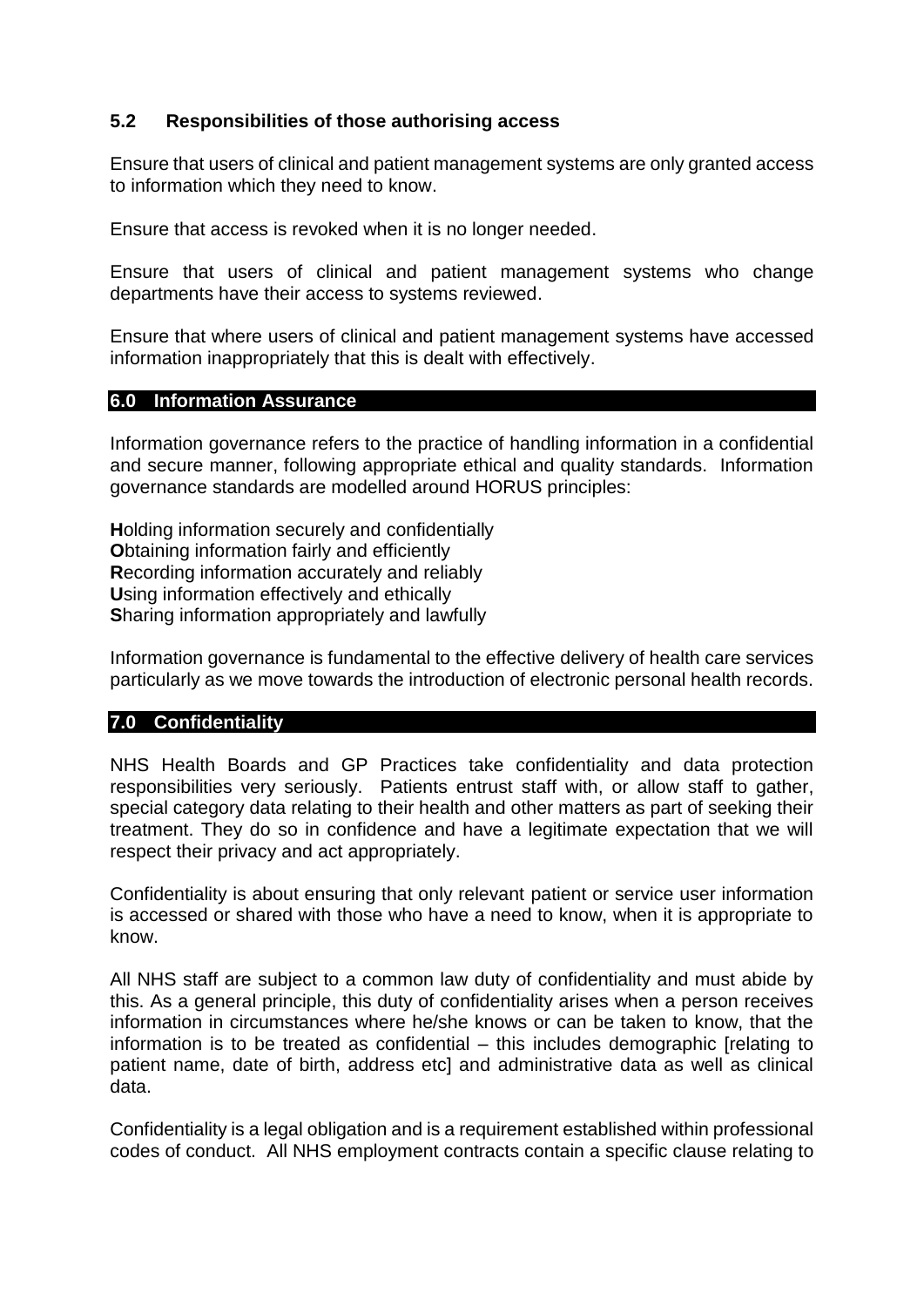confidentiality, staff who breach this principle may be subject to disciplinary procedures and legal proceedings.

#### **8.0 FairWarning**

The FairWarning system detects potential instances of unauthorised access to patient information held within electronic information systems and is the means by which we can assure patients, members of the public and the Information Commissioner that the information we hold is handled correctly and in accordance with the law.

The system tracks electronic systems in real time and:

- Flags potential unauthorised access to patient information
- Highlights unusual or suspicious activity
- Enables investigation of accesses to specific patient records
- Enables investigation of accesses made by specific staff members

Every time you access a record it can be traced back to you and you could be asked to provide an account to demonstrate that you had a legitimate reason for accessing the record.

If you are in any doubt as to whether access would constitute a breach of these rights, ask yourself: "Do I need to know this information in order to do my job?" If the answer is no, don't access it. See Appendix 1 for common scenarios and guidance on the actions that should be taken.

#### **9.0 Consequences of inappropriately accessing information**

It has always been part of your Terms and Conditions of Employment that access to patient information is on a strictly need-to-know basis. FairWarning simply allows us to flag potential breaches more easily.

Inappropriate access to patient information is an abuse of your privileged position as a user of the clinical and patient management systems, even if the patient information is accessed with good intentions. Users accessing patient information without a legitimate administrative or clinical reason face serious consequences and may be subject to their employer's Management of Employee Conduct Policy/Disciplinary Policy.

NHS staff members accessing patient information without a legitimate administrative or clinical reason may be referred to Human Resources for consideration of any mitigation and to form a view as to whether the matter can be appropriately dealt with through an informal supportive improvement plan or progressed to a formal investigation.

Other users of the health board's clinical and patient management systems who access patient information without a legitimate administrative or clinical reason will be referred to their employer/further education establishment for consideration of any mitigation and to decide on the best course of action.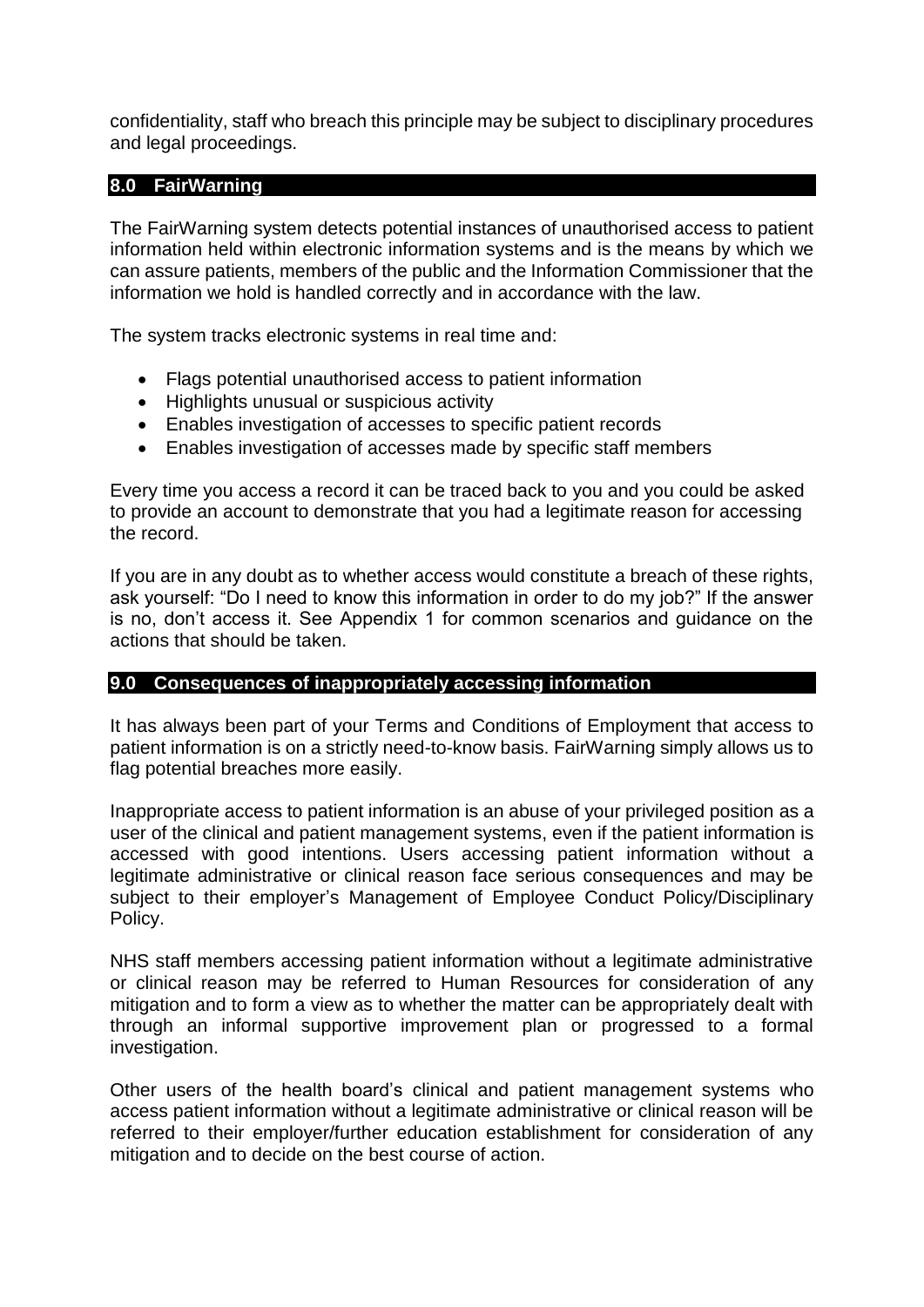Users of clinical and patient management systems should also be aware that the ICO have the power to prosecute individuals that inappropriately access patient records.

#### **10.0 Related Documents**

#### **10.1 Local**

- [NES Corporate Information Security Policy](https://scottish.sharepoint.com/:w:/r/sites/6nes/_layouts/15/Doc.aspx?sourcedoc=%7Ba17af0ff-5434-41d4-a2db-46f98197d8c6%7D&action=default)
- [NES Data Protection, Confidentiality and Privacy Procedures](https://scottish.sharepoint.com/sites/6nes/Shared%20Documents/Forms/AllItems.aspx?id=%2Fsites%2F6nes%2FShared%20Documents%2FCorporate%20Digital%2FIG%2FPolicy%27s%20%26%20Procedures%2FLive%2FData%20Protection%20Procedures%20V1%20%28Final%29%2Epdf&parent=%2Fsites%2F6nes%2FShared%20Documents%2FCorporate%20Digital%2FIG%2FPolicy%27s%20%26%20Procedures%2FLive&p=true&slrid=fa28a59e-3073-0000-3740-5395809f7652)
- NES [Data Breach Notification Management Procedure](https://scottish.sharepoint.com/sites/6nes/Shared%20Documents/Forms/AllItems.aspx?id=%2Fsites%2F6nes%2FShared%20Documents%2FCorporate%20Digital%2FIG%2FPrivacy%20%2D%20DP%2FBreach%20Notification%2FData%20Breach%20Notification%20Procedures%2Epdf&parent=%2Fsites%2F6nes%2FShared%20Documents%2FCorporate%20Digital%2FIG%2FPrivacy%20%2D%20DP%2FBreach%20Notification&p=true&slrid=7f7ba69e-90f1-0000-497f-039d2537cbf2)
- NES We want to give you FairWarning (link to be provided)
- NES FairWarning Manager's Guide (link to be provided)
- NES NES FairWarning Staff Guide (link to be provided)
- NES Management of Employee Conduct Policy: Disciplinary Policy and **[Procedures](https://scottish.sharepoint.com/sites/1nes/Shared%20Documents/Forms/AllItems.aspx?FolderCTID=0x012000ECD7D552518C1F4A8C60CE9495B3666600CE124D488976584F83BBA4AA338098FC&id=%2Fsites%2F1nes%2FShared%20Documents%2FPolicies%2FHR%2FManagement%20of%20Employee%20Conduct%20policy1%2Epdf&parent=%2Fsites%2F1nes%2FShared%20Documents%2FPolicies%2FHR)**

#### **10.2 National**

- [Caldicott Principles](https://www.igt.hscic.gov.uk/Caldicott2Principles.aspx)
- **[Data Protection Act 2018](http://www.legislation.gov.uk/ukpga/2018/12/contents/enacted)**
- [EU General Data Protection Regulation](https://www.local.gov.uk/our-support/general-data-protection-regulation-gdpr)
- [Protecting Patient Confidentiality: NHSScotland Code of Practice](http://www.wdhscp.org.uk/media/1256/revised-code-of-confidentiality-final.pdf)
- [Accessing Personal Information on Patients and Staff: A Framework for](https://www.ehealth.scot/wp-content/uploads/documents/Access-Framework-July-2011.pdf)  **NHSScotland**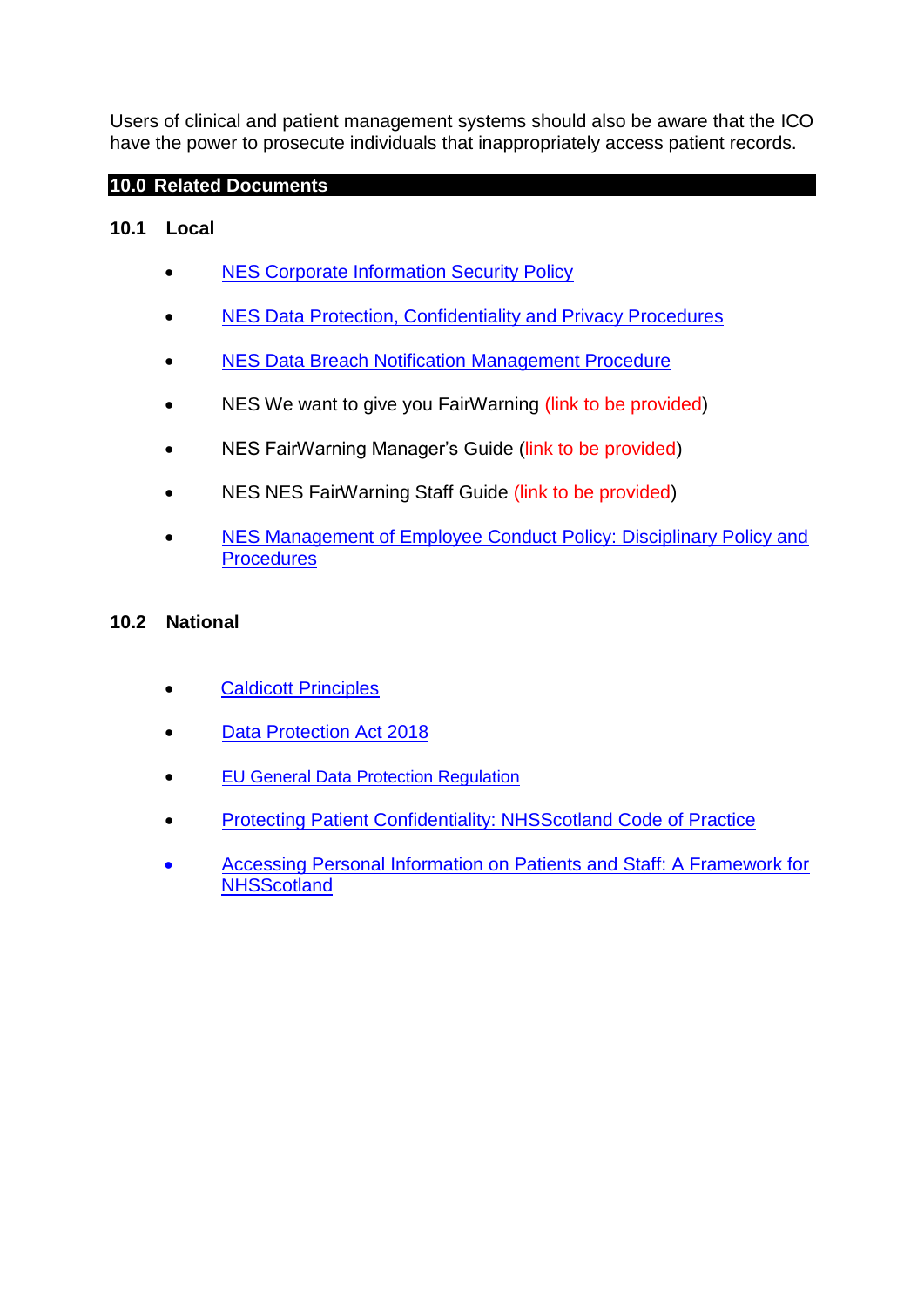# **11.0 Appendices**

Appendix 1 – Scenarios and Actions

## **Appendix 1 – Scenarios and Actions**

The scenarios below provide further guidance.

| <b>Scenario</b>                                                                                                                | What should I do                                                                                                                                                                                                                                                                                                                                                                                                                              | Who should I notify                                                                                                 |
|--------------------------------------------------------------------------------------------------------------------------------|-----------------------------------------------------------------------------------------------------------------------------------------------------------------------------------------------------------------------------------------------------------------------------------------------------------------------------------------------------------------------------------------------------------------------------------------------|---------------------------------------------------------------------------------------------------------------------|
| l've just seen a patient<br>who was on the front<br>page of the local paper<br>this week; I wonder what<br>they're doing here? | Idle snooping at patient<br>information is a serious<br>breach of confidentiality.<br>You should only access<br>records when you have a<br>legitimate reason to do so.                                                                                                                                                                                                                                                                        |                                                                                                                     |
| My family member has<br>asked me to check their<br>appointment date.                                                           | Advise your family member<br>to contact the department<br>responsible for making the<br>appointment to check their<br>appointment details.<br>You should not access the<br>record yourself.                                                                                                                                                                                                                                                   |                                                                                                                     |
| I attend hospital services<br>and have not<br>received/have<br>lost/forgotten my<br>appointment letter.                        | You should contact the<br>department responsible for<br>making the appointment;<br>they will be able to advise<br>if a referral has been<br>received and if an<br>appointment has been<br>arranged. They can also<br>confirm the appointment<br>details (including date,<br>time, location and care<br>giver) and send another<br>appointment letter if<br>required.<br>You should not access<br>your own record to check<br>this information |                                                                                                                     |
| I am on duty and a friend<br>or relative arrives in the<br>department or ward that I<br>am working in.                         | Wherever possible you<br>should ask a work<br>colleague to attend to the<br>patient.<br>If this is not possible you<br>should go ahead and deal<br>with the patient in the<br>normal way.                                                                                                                                                                                                                                                     | You should e-mail your<br>line manager advising<br>them of the date and<br>time when you dealt with<br>the patient. |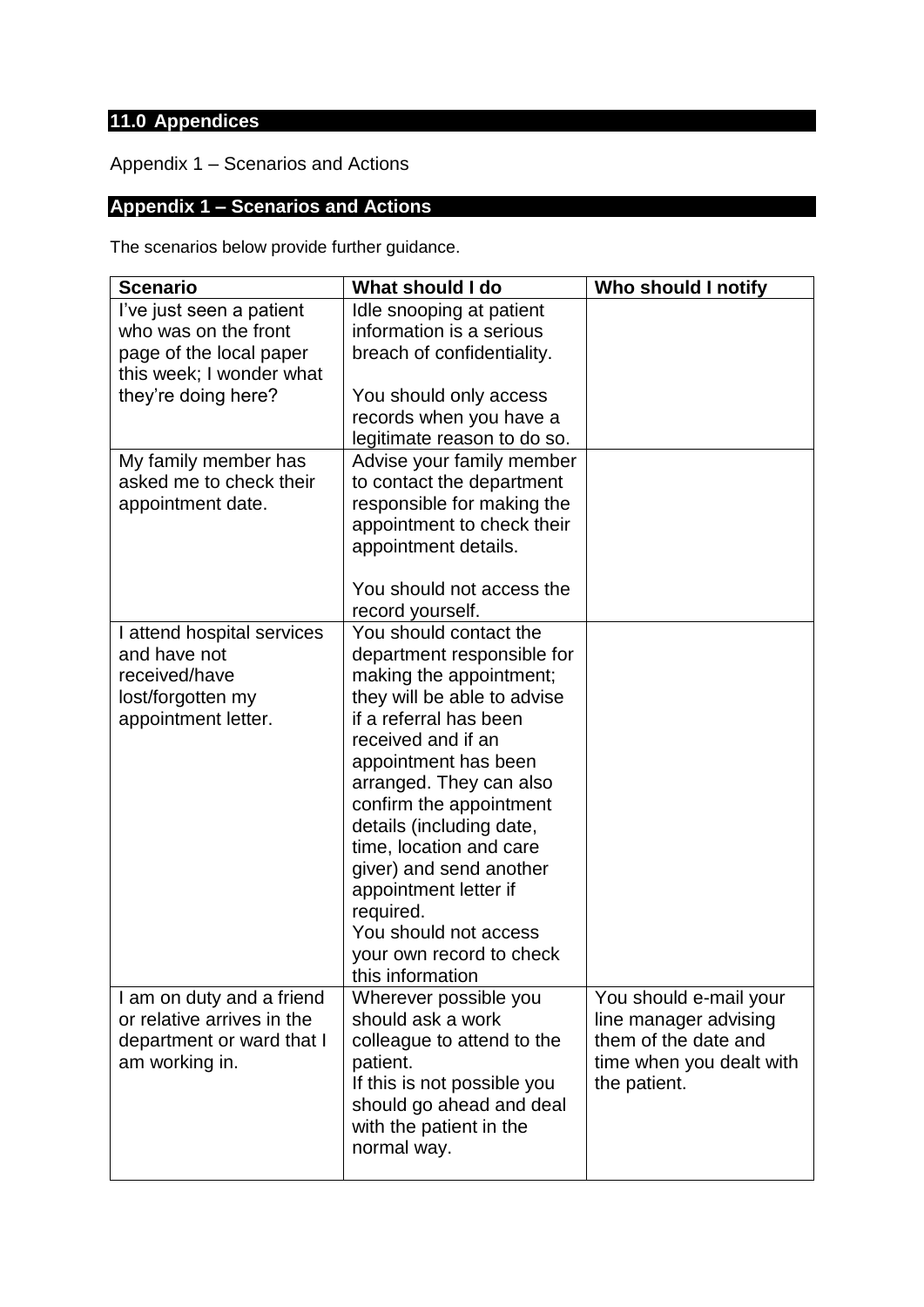| <b>Scenario</b>                                                                                                                           | What should I do                                                                                                                                                                                                                                                                                                                                                                        | Who should I notify                                                                                                                              |
|-------------------------------------------------------------------------------------------------------------------------------------------|-----------------------------------------------------------------------------------------------------------------------------------------------------------------------------------------------------------------------------------------------------------------------------------------------------------------------------------------------------------------------------------------|--------------------------------------------------------------------------------------------------------------------------------------------------|
| I am required to treat or<br>process information about<br>a friend or relative as part<br>of my role.                                     | Wherever possible you<br>should ask a work<br>colleague to treat the<br>patient or process the<br>information.<br>If this is not possible you<br>should go ahead and deal<br>with the patient/information<br>in the normal way                                                                                                                                                          | You should e-mail your<br>line manager advising<br>them of the date and<br>time that you saw the<br>patient and/or processed<br>the information. |
| I attend hospital services<br>and my address and<br>telephone number have<br>changed.                                                     | The receptionist at the<br>clinic you attend will be<br>able to tell you what<br>demographic information is<br>recorded about you<br>(including name, address,<br>contact telephone<br>numbers, D.O.B, CHI<br>number and GP). They will<br>also be able to update any<br>information that has<br>changed.<br>You should not access the<br>record yourself to check or<br>amend details. |                                                                                                                                                  |
| My friend or relative is<br>attending hospital<br>services and has asked<br>me to check their test<br>results.                            | You should advise your<br>friend or relative to contact<br>their GP or the Medical<br>Secretary of the<br>Consultant who is<br>responsible for their care<br>who will be able to advise<br>if their results are available<br>and answer any questions<br>they may have.<br>You should not access the<br>record yourself even if it is<br>just to check if the results<br>are available. |                                                                                                                                                  |
| I need to contact a friend<br>or relative urgently, I<br>wonder if there is an up to<br>date telephone number<br>on their patient record. | You must not access a<br>friend or relative's health<br>record to check contact<br>details; this would be<br>considered a breach of<br>conduct and may result in<br>disciplinary action.                                                                                                                                                                                                |                                                                                                                                                  |